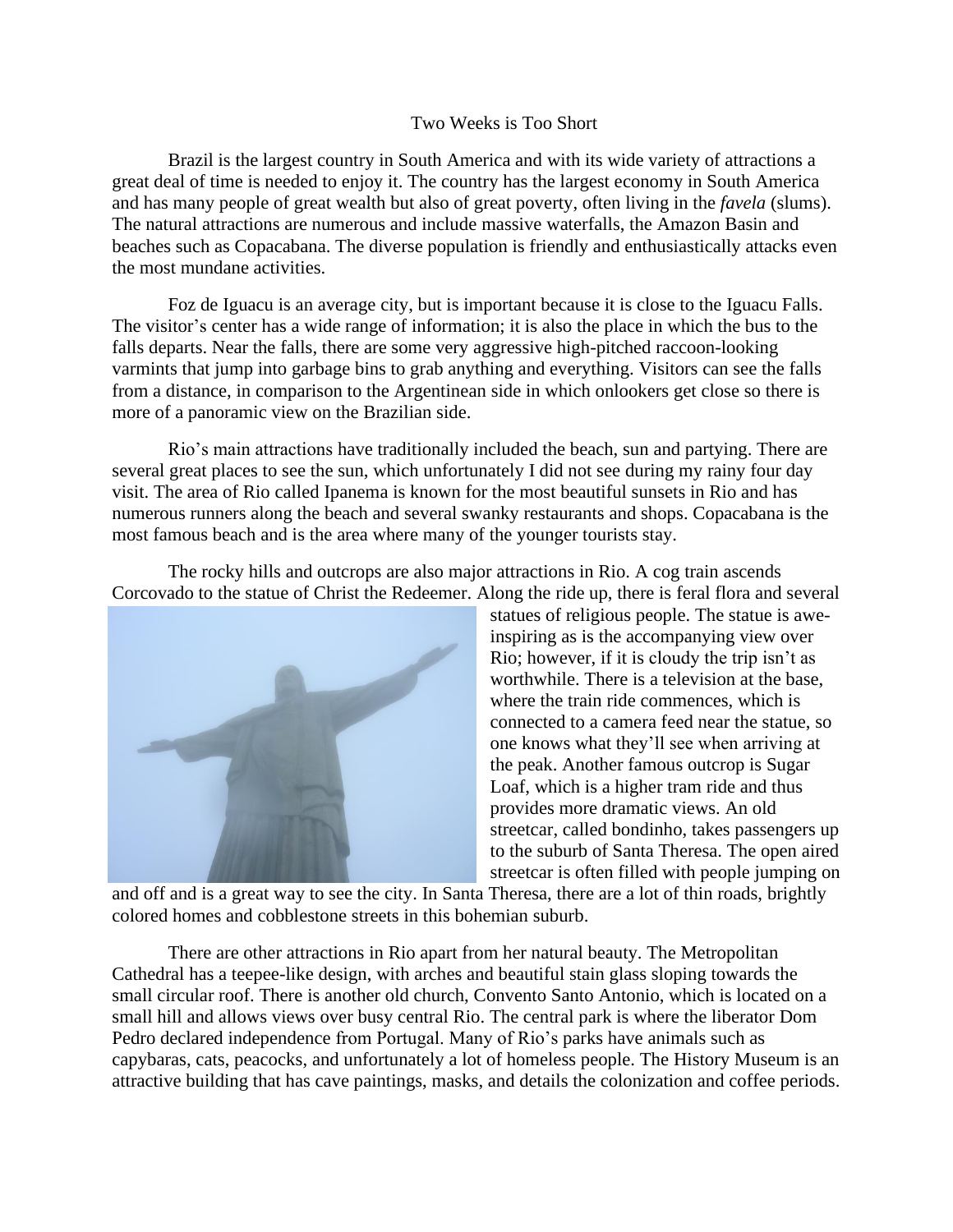Salvador provides a contrast to Rio because of its Afro-Caribbean feel. I immediately felt

the difference when I landed in Salvador due to the music, festival flags and dancing that have the look and rhythm of Africa. Most African slaves were shipped to the Caribbean and Brazil and not directly to North America which explains Salvador's culture. The Museo Afro-Caribbean Brasileiro has wood engravings, clothing, large masks (owls, animals, monkeys, pigs), and funerary urns. It also has artwork largely from Congo and Benin while another museum is specifically dedicated to Benin art. Furthermore, there is a fort where Balboa landed and the Largo de Pelourinho, where slaves were auctioned and sold.



There are also attractions related to faith in Salvador. The San Francisco Church is ornate with gold leaf displays and pregnant angels. The church next door has several crypts, tiles, and statues of saints. There is also the Black Persons Church and many other churches that are more revival style.

Further north of Salvador is Recife, which can be split into three cities, Boa Viagem, Recife and Olinda. Boa Viagem is a safe, quiet area where I stayed, with a nice beach and shops. Recife felt more hectic and dangerous but had areas of tranquility such as the Republic Park and Ave Maria Church. Olinda is a hilly, peaceful area with red tile roofs and cobblestone streets. Most of the attractions are up the hill from the city center. There is a fascinating puppet museum, Museu de Mamulengo, which depict puppets as human or half human, half animal. The historical recreations on the top floor depict important historical events via puppets, including Europeans slaughter of locals. Casa dos Bonecos Gigantes displays the papier-mâché outfits people wear for carnival, including clowns and Shrek. Near Recife is the Oficina Ceramica Francisco Brennand; in which an artist revamped his family's property with weird sculptures of worms, snakes and very curvy humans.

Belem, located on the eastern part of the Amazon River, is larger and more prosperous than anticipated. I had imagined a frontier town but there are over one million people in the city. Apparently each state does a varying job of protecting the Amazon and this area does well in regards to jungle preservation. In the city, there is a large basilica, Republic Park that holds an ox festival and a fort located by the Amazon. The rebuilt port area is now a posh area that has restaurants and bars with river views. Next to the port is the Mercado Ver-o-Peso which has nuts, large shrimp, spices, fish and concoctions used in local religious festivals. The Parque Zoobotanico has toucans, hawks vultures, capybara, anta (looking like a mix between pig and anteater), manatees, flamingos and huge trees.